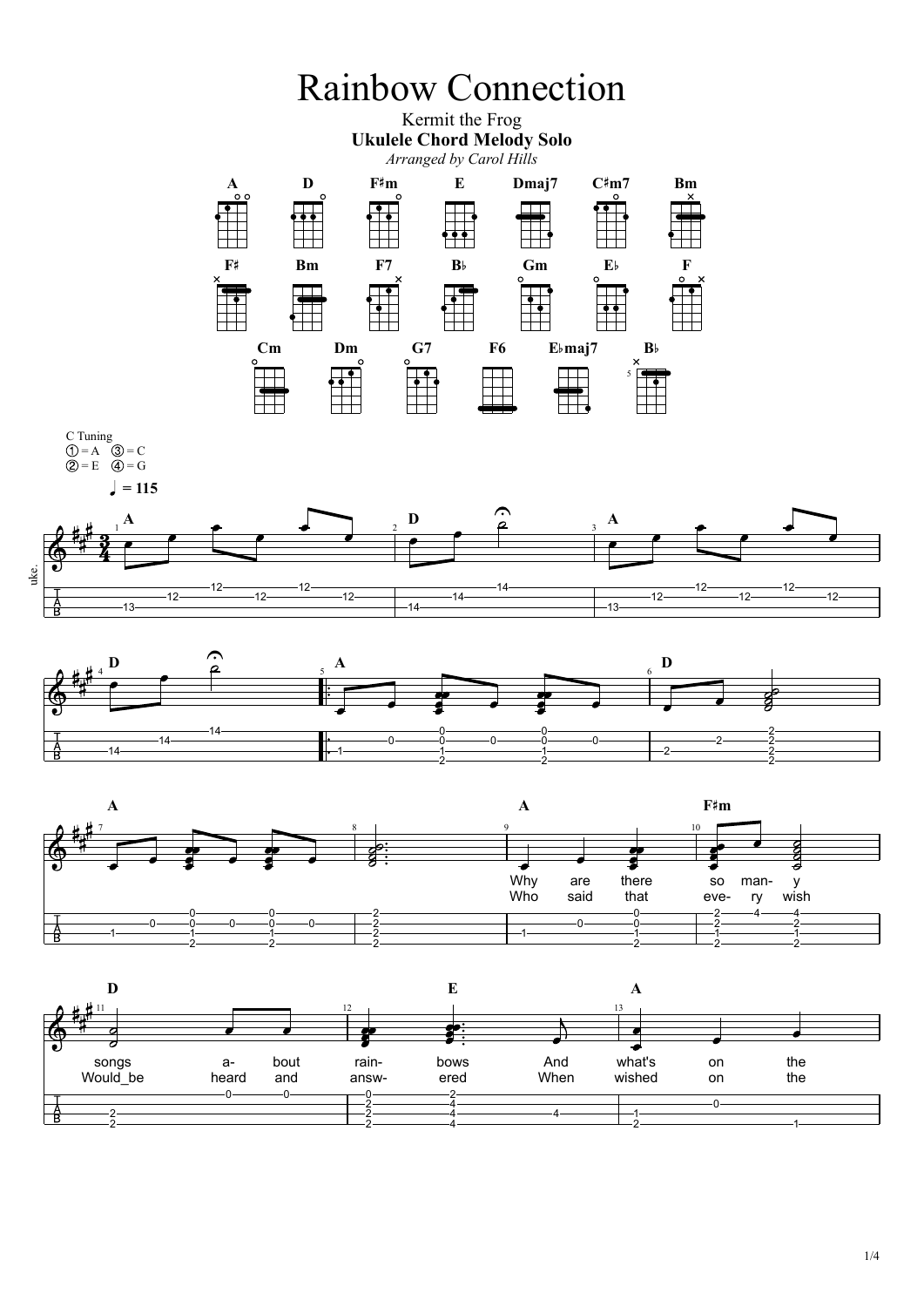









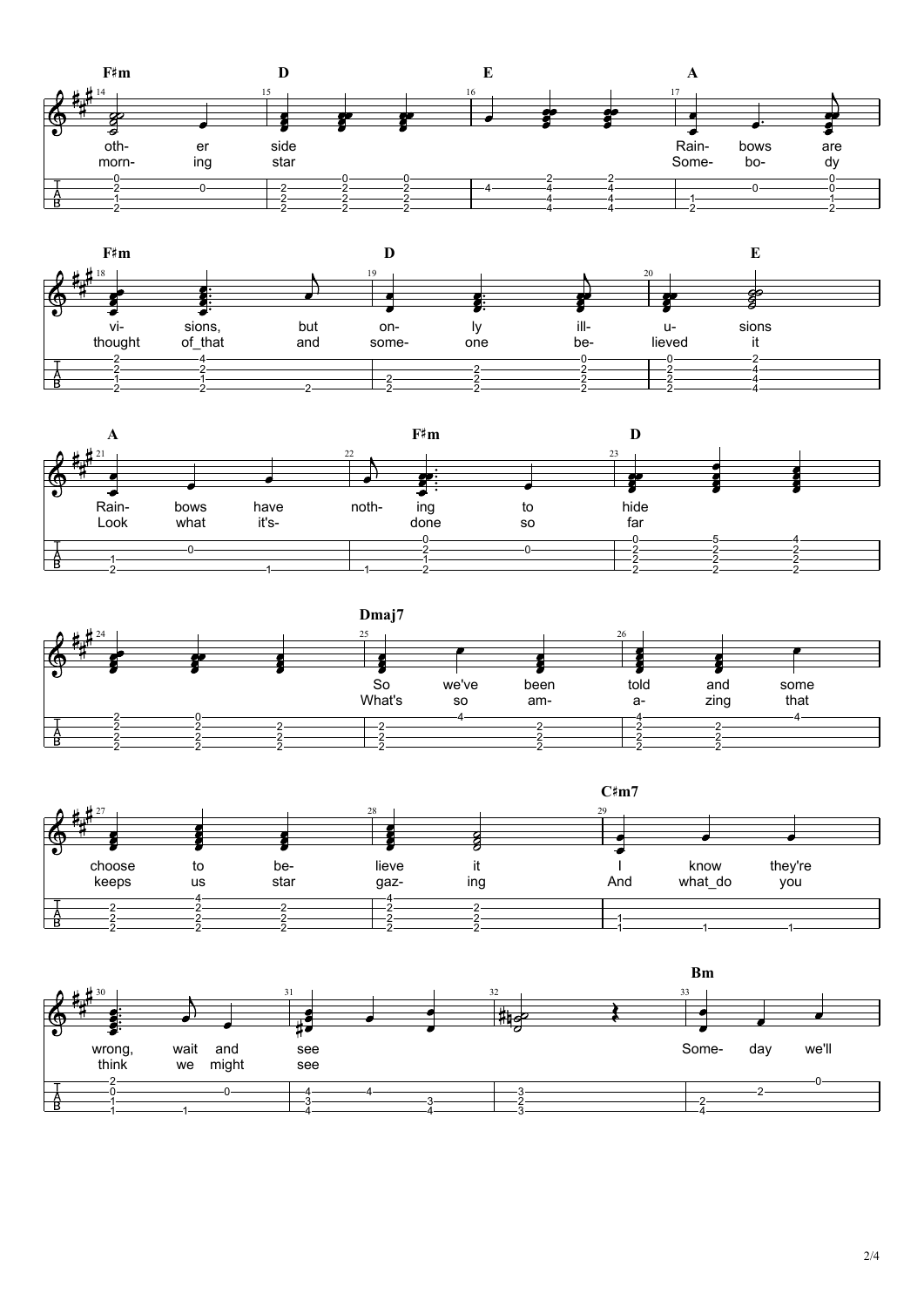3/4